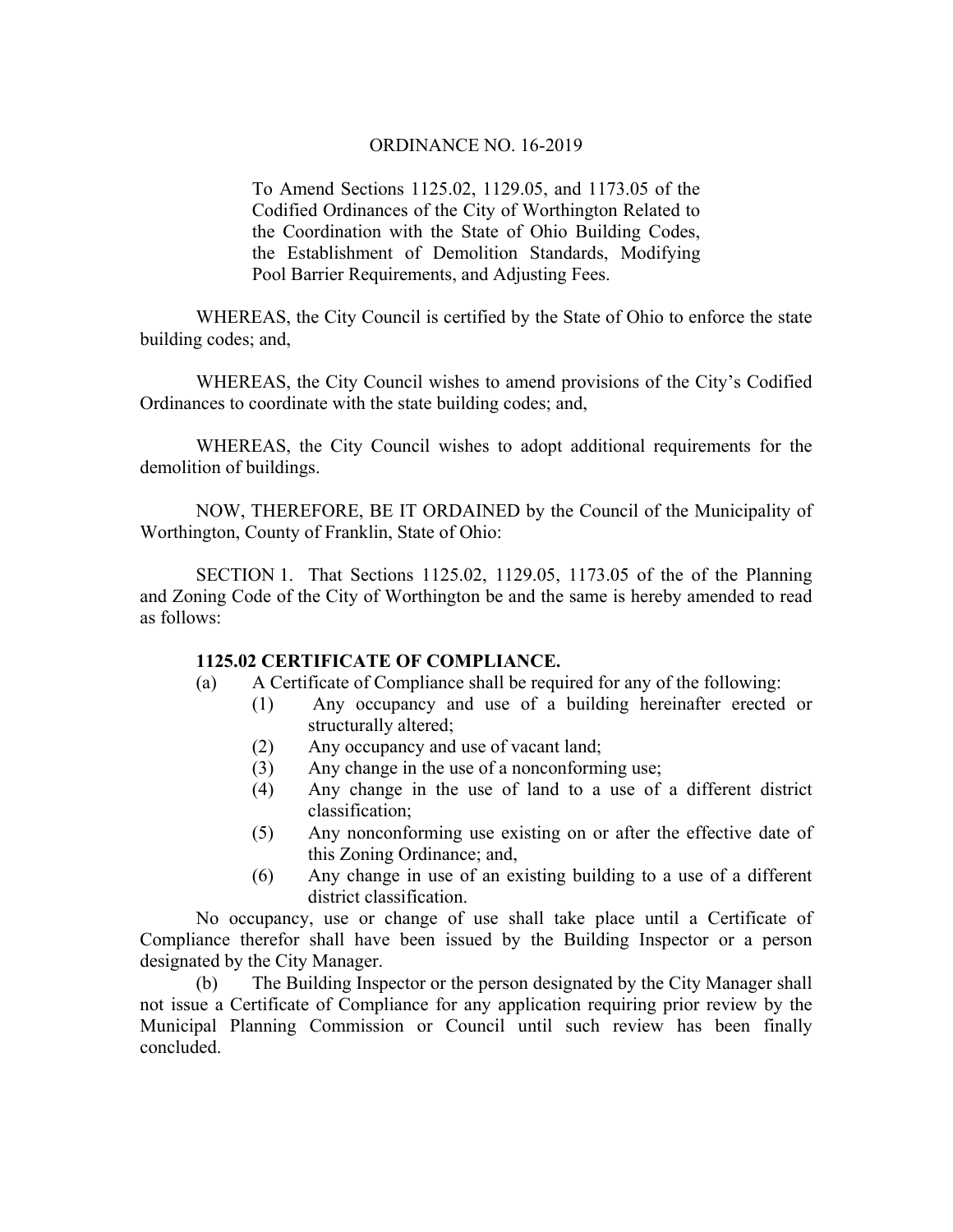(c) Written application for a Certificate of Compliance for a new building or for the alteration of an existing building shall be made within ten days after the completion of such construction or alteration. Such Certificate shall be issued by the Building Inspector or a person designated by the City Manager within ten days after the filing of such application. Issuance of the Certificate of Compliance for the erection or alteration of such building or part thereof shall be dependent upon the completion of such erection or alteration in conformity with the building and zoning laws of this City.

(d) Written application for a Certificate of Compliance for the use of vacant land, for a change in the use of land or of a building for a nonconforming use, or for a change in a nonconforming use, as herein provided, shall be made to the Building Inspector, or a person designated by the City Manager; if the proposed use is in conformity with the provisions of this Zoning Ordinance, the Certificate of Compliance shall be issued within ten days after the application for the same has been made.

(e) A fee of fifty dollars (\$50.00) shall accompany each application for a Certificate of Compliance for commercial, industrial or apartment structures or use of land. A fee of twenty-five dollars (\$25.00) shall accompany all other applications for a Certificate of Compliance.

(f) A record of all Certificates of Compliance shall be kept on file in the Worthington City offices, and copies shall be furnished on request and with the payment of a copying fee of one dollar (\$1.00) for each copy to any person having proprietary or tenancy interest in the building or land affected.

# **1129.05 POWERS AND DUTIES.**

(a) Generally. The Board of Zoning Appeals shall have the following powers, and it shall be its duty to: hear and decide appeals where it is alleged there is an error of interpretation made by the Building Inspector in the enforcement of this Zoning Ordinance, the Building Code, or the Property Maintenance Code, or any amendment thereto.

(b) Exceptions. In hearing and deciding appeals, the Board shall have the power to grant an exception in the following instances:

- (1) Interpretation of Zoning Ordinance and Zoning Maps. Where the street layout actually on the ground varies from the street layout as shown on the Zoning District Map, the Board may interpret provisions of this Zoning Ordinance.
- (2) Reconstruction on nonconforming structure or use. Where a nonconforming structure or a structure occupied by a nonconforming use has been damaged to an extent of more than fifty percent (50%) of its fair market value, the Board may permit reconstruction where it finds an owner would incur undue hardship requiring a continuance of the nonconforming structure or use.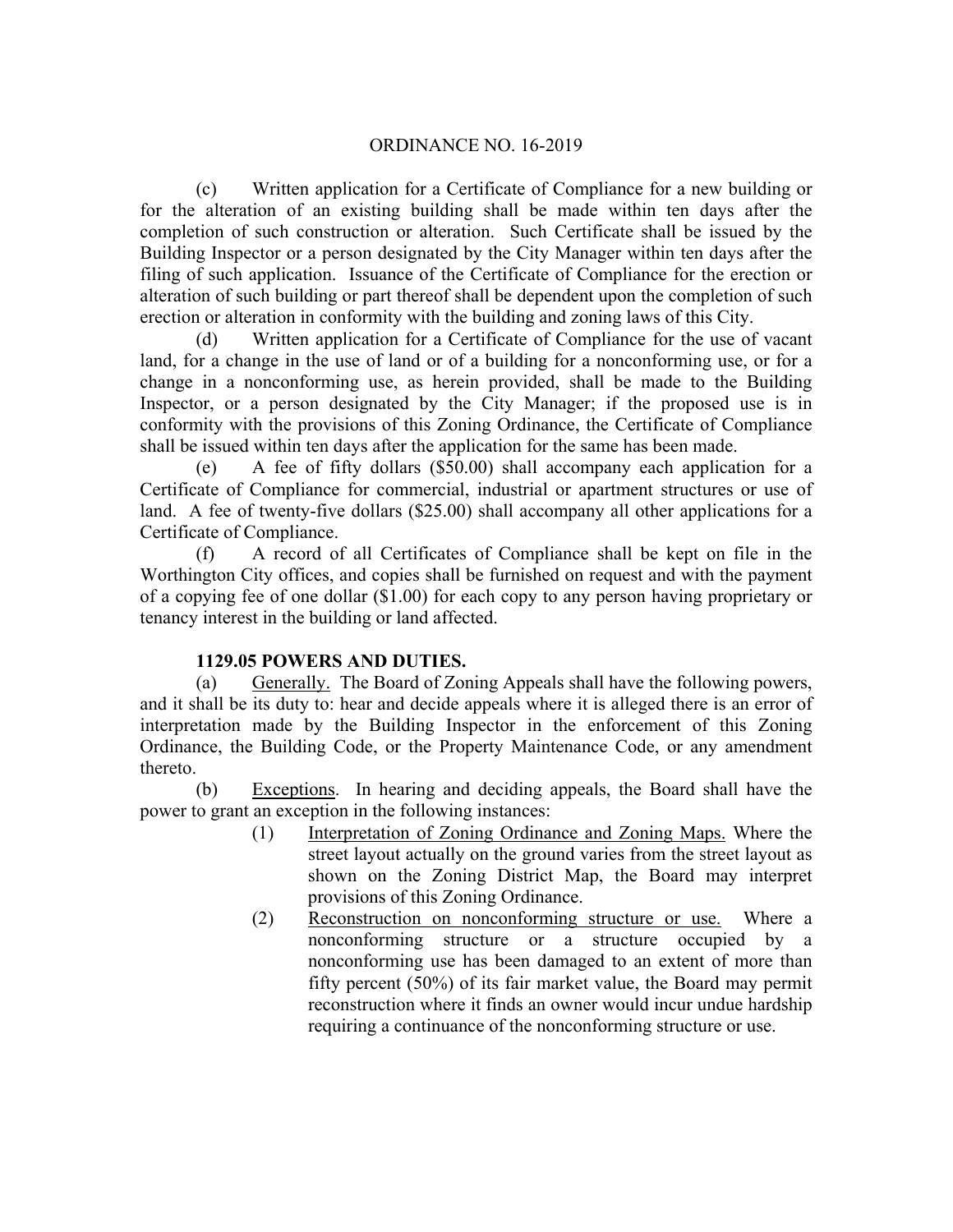- (3) Performance Requirements. Where a decision is needed as to whether an industry should be permitted within the "I-1" or "I-2" Industrial District because of the methods by which it would be operated and because of its effect upon uses within surrounding zoning districts. (Pertains to performance requirements only.)
	- A. The Board shall have the power to authorize issuance of a Certificate of Compliance for uses that are subject to performance requirements as set forth in this Zoning Ordinance in Section 1175.03 provided they are accompanied by: a plan of proposed construction of development; a description of the proposed machinery, processes and products; and specifications for the mechanisms and techniques to be used in meeting the performance requirements.
	- B. The Board may require the applicant to furnish the expert opinion of consultants qualified to advise as to whether a proposed use will conform to the performance requirements. A copy of such reports shall be furnished to the Board.
- (4) Changes in nonconforming uses. The Board may authorize substituting a nonconforming use for another nonconforming use provided no structural alterations except those required by law or ordinance are made. However, in an "R" or "AR" District, no change shall be authorized by the Board to any use which is not a permitted or conditional use in any "R" or "AR" District, and in a "C" District no changes shall be authorized to any use which is not a permitted or conditional use in any "C" District.
- (5) Temporary use permits. A temporary use permit may be granted where the temporary use of a structure or premises in any district where such temporary use shall be for a period of more than ninety days is proposed for a purpose or use that does not conform to the regulations prescribed elsewhere in this Zoning Ordinance for the district in which it is located, provided that such use be of a temporary nature and does not involve the erection of a substantial structure. A temporary use permit for such use shall be granted in the form of a temporary and revocable permit, for not more than a six-month period, subject to a six months' renewal and such conditions as will safeguard the public health, safety, convenience and general welfare. (Ord. 19-2005. Passed 6-6-05.)
- (6) Extension and construction completion periods. The Board may authorize, for good cause shown, extension of the time period provided for the completion of structures in the Building Code. However, the Board may not authorize extension of the period for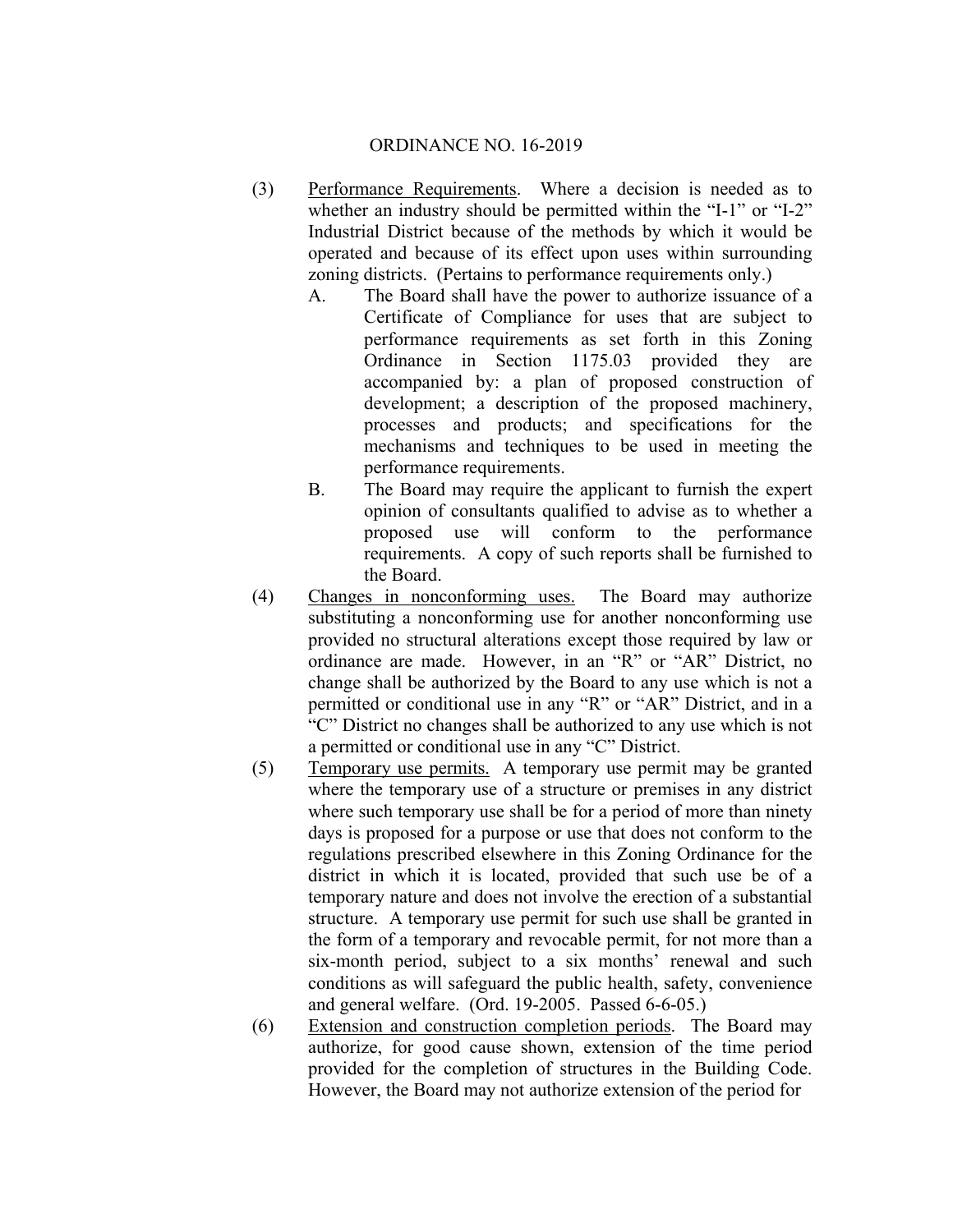greater than a one-year extension of time subject to one-year renewals and such conditions as well safeguard the public health, safety, convenience and general welfare.

(c) Area Variances. The Board shall have the power to hear and decide appeals and authorize variances from the provisions or requirements of this Zoning Ordinance. In authorizing a variance, the Board may attach conditions and require such guarantee or bond as it may deem necessary to assure compliance with the objective of this Zoning Ordinance. The Board may grant a variance in the application of the provisions of the Zoning Ordinance when it is determined that practical difficulty exists based on the following factors:

- (1) Whether the property in question will yield a reasonable return or whether there can be any beneficial use of the property without the variance;
- (2) Whether the variance is substantial;
- (3) Whether the essential character of the neighborhood would be substantially altered or whether adjoining properties would suffer a substantial detriment as a result of the variance;
- (4) Whether the variance would adversely affect the delivery of governmental services (e.g. water, sewer, garbage).
- (5) Whether the property owner purchased the property with knowledge of the zoning restriction;
- (6) Whether the property owner's predicament feasibly can be obviated through some method other than a variance; and,
- (7) Whether the spirit and intent behind the zoning requirement would be observed and substantial justice done by granting the variance.

(d) Interpretation of District Map. In case of any questions as to the location of any boundary line between zoning districts, a request for interpretation of the Zoning District Map may be made to the Board which shall interpret the Map in such a way as to carry out the intent and purpose of this Zoning Ordinance.

(e) Extension of Nonconforming Use. The Board shall have the authority to grant an extension of a building or the expansion of the use of a lot devoted to a nonconforming use upon a lot occupied by such building or use, or on a lot adjoining, provided that such lot was under the same ownership as the lot in question on the date such building or use became nonconforming, and where such extension is necessary and incidental to the existing use of such building or lot. However, the floor areas or lot areas of such extensions shall not exceed, in all, 100 percent (100%) of the area of the existing building or lot devoted to a nonconforming use.

(f) Variances to the Building Code. The Board shall have the power to hear and decide appeals and authorize such variances from the provisions or requirements of the Building Code, Chapter 1305 of the Codified Ordinances for one, two and three family dwellings, and Section 1301.07 Demolition or Moving Buildings, as will not be contrary to the public interest. In authorizing a variance, the Board may attach conditions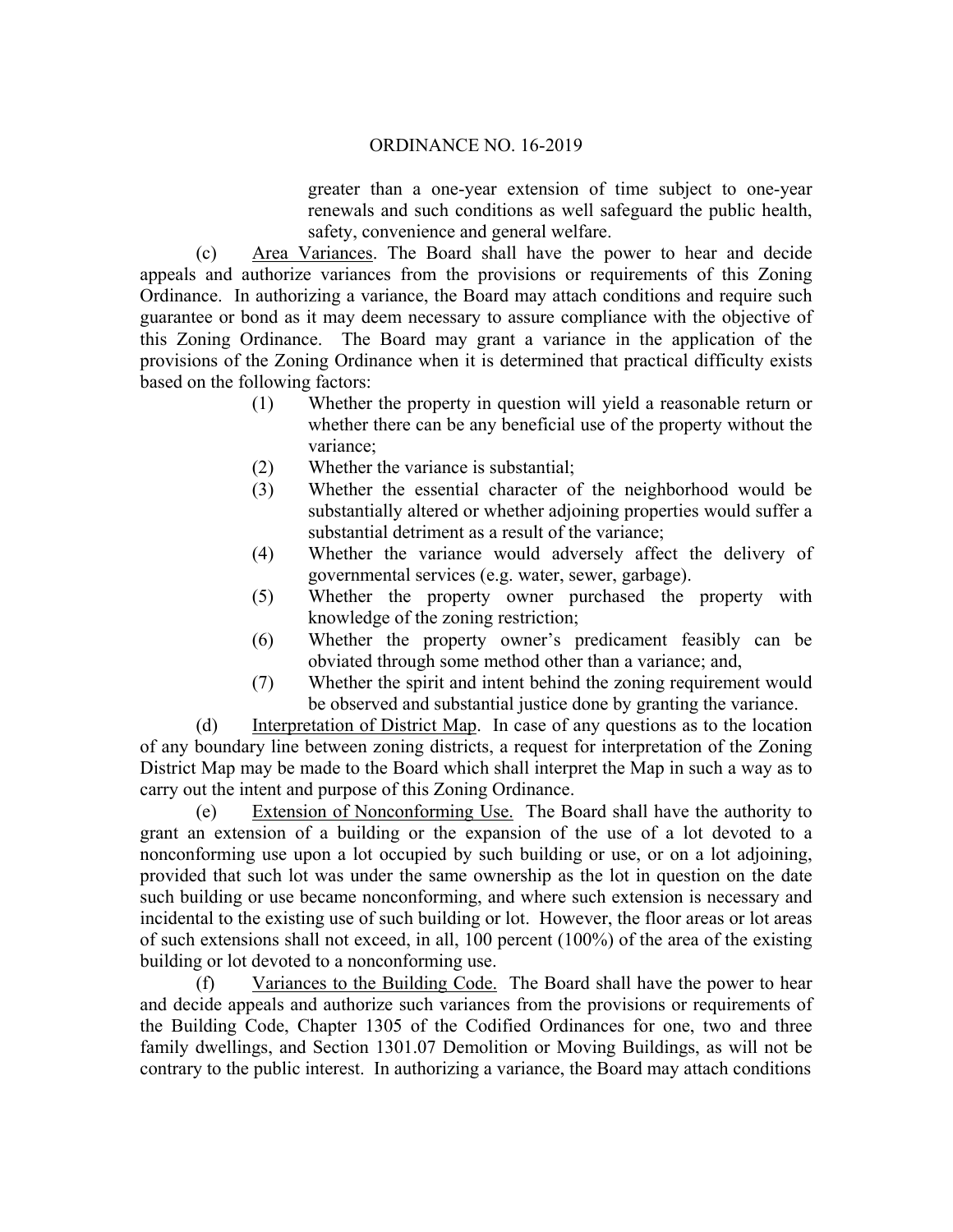and require such guarantee or bond as it may deem necessary to assure compliance with the objective of the Building Code. The Board may grant a variance in the application of the provisions of the Building Code for one, two and three family dwellings after hearing expert independent testimony on the application only if all of the following findings are made:

- (1) There are unique circumstances or conditions present by which strict conformity to the provisions of the Building Code would create significant hardship for the property owner or contractor performing services for the property owner;
- (2) The unique circumstances or conditions were not created by the property owner or contractor performing services for the property owner; and,
- (3) The variance, if authorized, shall not, in any way endanger the health, safety or welfare of the building occupants or the general public. Such determination shall be based on independent expert testimony.

(g) Variances to the Property Maintenance Code. The Board shall have the power to hear and decide appeals and authorize such variances from the provisions or requirements of the Property Maintenance Code, Chapter 1311 of the Codified Ordinances. Variances may be granted only when the Board determines that strict scrutiny to the provisions of the Property Maintenance Code would create significant hardship for the property owner, and the variance, if authorized, would not endanger the health, safety or welfare of the general public. Variances to the Property Maintenance Code, if authorized, are applicant specific and do not pass to future property owners or occupants.

# **1173.05 PORTABLE AND NONPORTABLE SWIMMING POOLS.**

(a) For the purposes of this section, the following terms are defined as follows:

"Portable swimming pool" means a container which is designed or used for wading purposes; which will not permit filling with water to a depth greater than 24 inches; and which may be dismantled, stored or moved from one place to another without the use of tools other than those normally found in a household workshop.

"Nonportable swimming pool" means any artificial body of water, whether inground or above-ground which conforms to the following criteria.

- (1) It is supplied with water from a controlled water source.
- (2) It is not enclosed within a building.
- (3) The depth of water exceeds 24 inches at any point.

(b) Portable swimming pools shall be considered as a conforming use in any "R" or "AR" District.